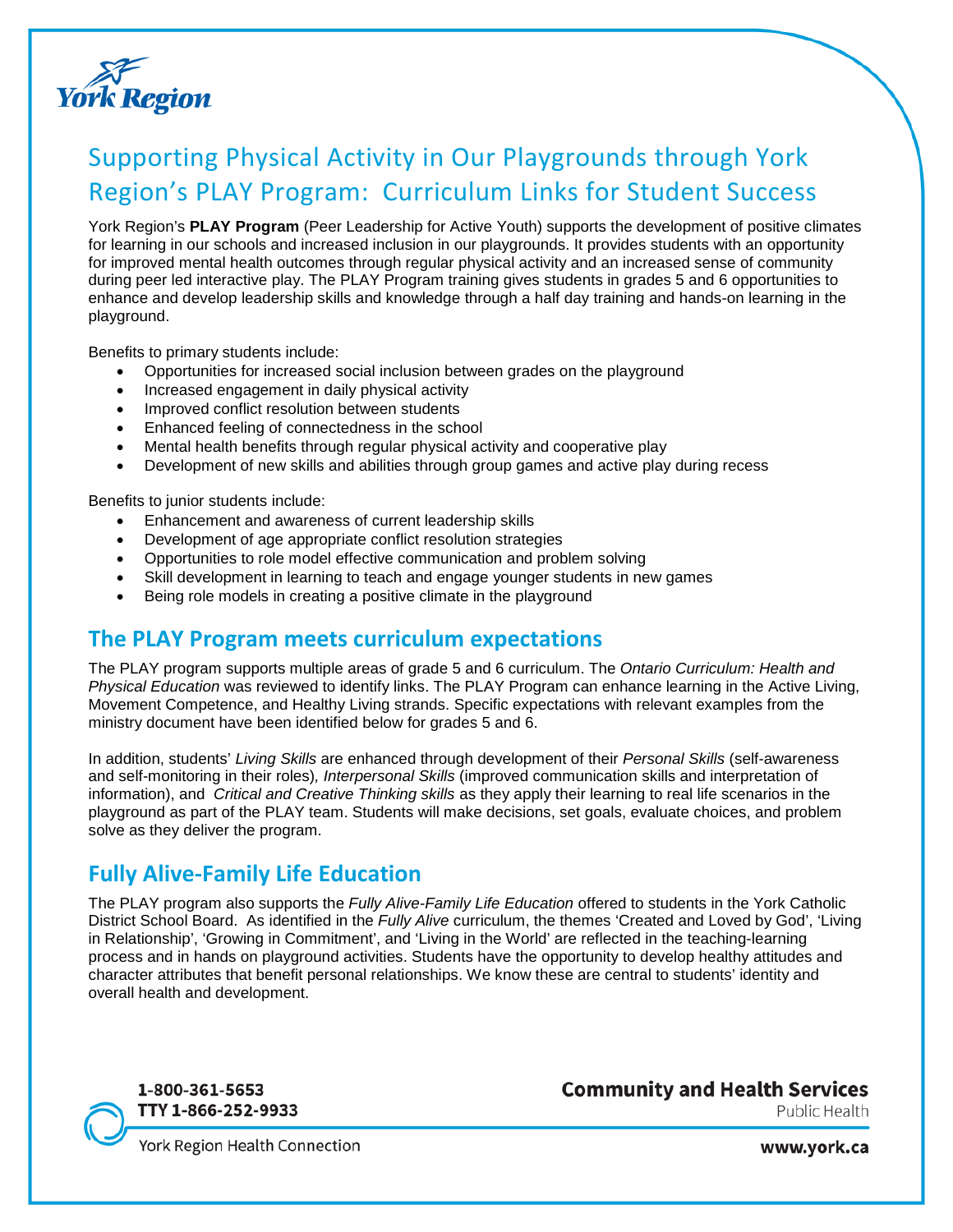## **Curriculum Expectations[1](#page-1-0) for Grade 5**

Grade 5 students who actively participate in the PLAY Program training and its delivery will have opportunity to develop skills and knowledge in the following areas:

#### **Active Participation:**

**A1.1** actively participate in a wide variety of program activities *(e.g., games, recreational activities)* while applying behaviours that enhance their readiness and ability to take part *(e.g., encouraging others with positive comments, displaying fair play by respecting the decisions of others)* [PS, IS]<sup>[2](#page-1-1)</sup>

**A1.2** demonstrate an understanding of factors contributing to their personal enjoyment of being active *(e.g., having the opportunity to modify games to make them more inclusive and to increase opportunities for participation, being exposed to new and different activities, having access to play spaces that are clean and attractive)*, as they participate in a wide variety of individual and small-group activities and lead-up games [PS]

**A3.1** demonstrate behaviours and apply procedures maximizing their safety and that of others during physical activity *(e.g., demonstrating personal responsibility for safety, ensuring their actions promote a positive emotional experience for themselves and others, reporting any equipment that is not in good working condition)* [PS, IS]

#### **Movement Competence: Skills, Concepts and Strategies:**

**B2.1** demonstrate an understanding of the components of physical activities *(e.g., movement skills, game structures, rules and guidelines, conventions of fair play and etiquette)*, and apply this understanding as they participate cooperative games. [IS, CT]

#### **Personal Safety and Injury Prevention**

**C2.2** demonstrate the ability to deal with threatening situations by applying appropriate living skills *(e.g., interpersonal skills, conflict resolution skills; communication skills, assertiveness skills)* and safety strategies (e.g., having a plan and thinking before acting; seeking help) [PS, IS, CT]

**C3.2** explain how a person's actions *(e.g., negative actions such as name calling, making homophobic or racist remarks, mocking appearance or ability, excluding, bullying, sexual harassment; positive actions such as praising, supporting, including)* can affect the feelings, self-concept, emotional well-being, and reputation of themselves and others [PS, IS]

#### **Curriculum Expectations for Grade 6**

Grade 6 students, who actively participate in the PLAY Program training, and its delivery, will have opportunity to develop skills and knowledge in the following areas:

### **Active Participation**

**A1.1** actively participate in a wide variety of program activities while applying behaviours that enhance their readiness and ability to take part *(e.g., using time effectively, being open to new activities, displaying fair play by taking turns and sharing, listening to others, not blaming or taking advantage of others)* [PS, IS]

 $\overline{a}$ 

<span id="page-1-0"></span><sup>1</sup> Specific Curriculum expectations identified from "The Ontario Curriculum Grades 1-8: Health and Physical Health" grades Interim Edition[, http://www.edu.gov.on.ca/eng/curriculum/elementary/healthcurr18.pdf](http://www.edu.gov.on.ca/eng/curriculum/elementary/healthcurr18.pdf)

<span id="page-1-1"></span> $2$  Personal Skills (PS) Interpersonal skills (IS), Critical and Creative thinking skills (CT)